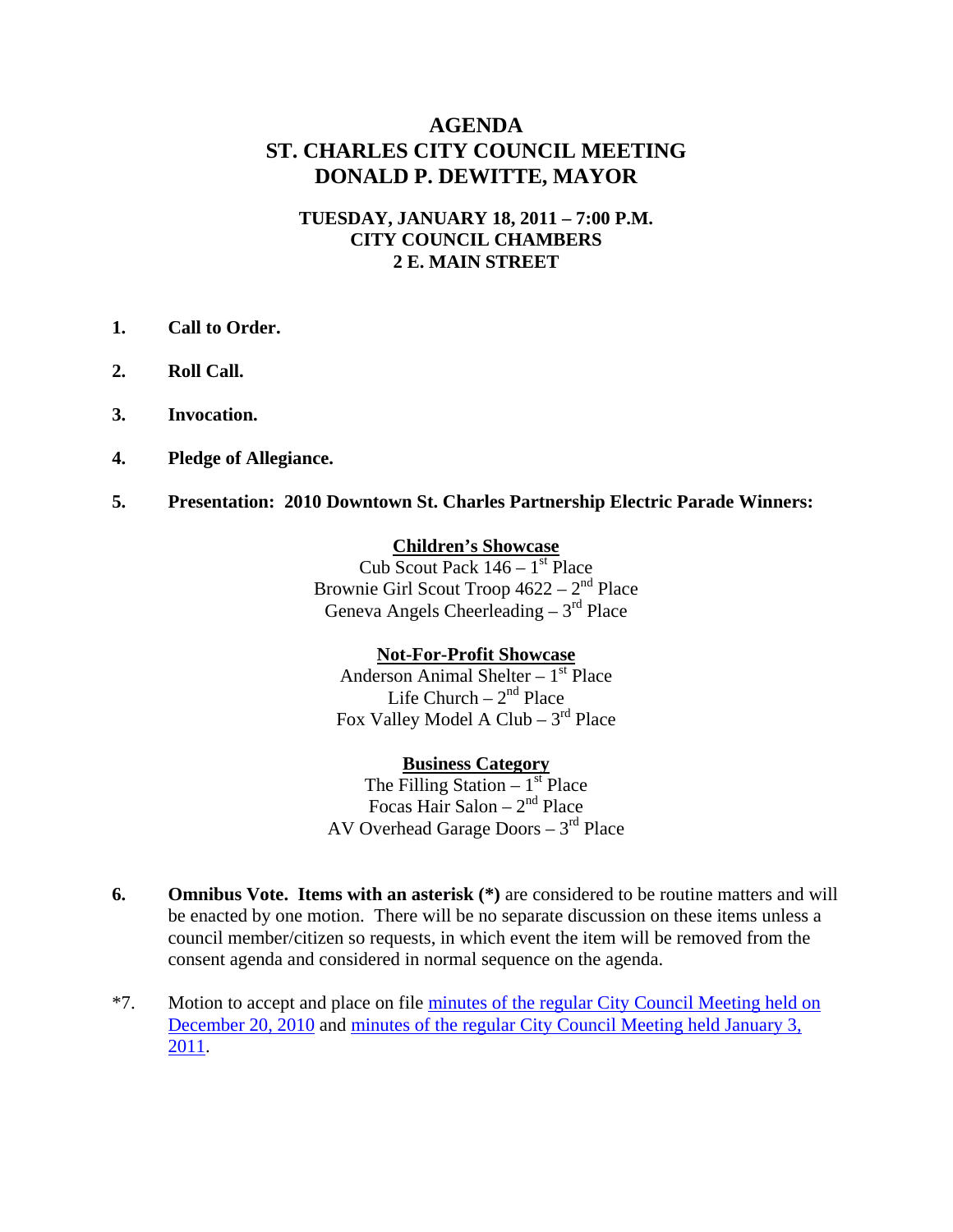\*8. Motion to approve and authorize issuance of vouchers from the [Expenditure Approval](http://stcharlesil.gov/meetings/2011/attachments/a01-18-11-cc-EXPEND.pdf)  [List as of January 13, 2011 in the amount of \\$893,603.50 and the Hand-Issued List of](http://stcharlesil.gov/meetings/2011/attachments/a01-18-11-cc-EXPEND.pdf)  [January 13, 2011 in the amount of \\$1,298.91](http://stcharlesil.gov/meetings/2011/attachments/a01-18-11-cc-EXPEND.pdf).

# **I. New Business**

- A. Motion to [recommend approval of a proclamation](http://stcharlesil.gov/meetings/2011/attachments/a01-18-11-cc-IA.pdf) declaring recognition for the Greater St. Charles Education Foundation.
- B. [Motion to approve resolutions](http://stcharlesil.gov/meetings/2011/attachments/a01-18-11-cc-IB.pdf) for submittal for Illinois Department of Commerce and Economic Development Opportunity Public Infrastructure Program – CDBG Disaster Recovery "IKE" Program.
	- Resolution for Council Support for Community Development Block Grant (CDBG) Disaster Recovery Program.
	- Resolution for Committing Local Funds for Community Development Block Grant (CDBG) Disaster Recovery Program.
	- Resolution for Meeting Urgent Need National Objective for Community Development Block Grant (CDBG) Disaster Recovery Program.
- C. [Motion to approve Acceptance Resolution](http://stcharlesil.gov/meetings/2011/attachments/a01-18-11-cc-IC.pdf) of Public Water Main Acceptance St. Charles Park District Otter Cove Aquatic Facility located in the West Side Community (formerly Campton Hills Park).
- D. [Motion to approve Acceptance Resolution](http://stcharlesil.gov/meetings/2011/attachments/a01-18-11-cc-ID.pdf) of Foundry Street, less sidewalk or street trees located in the public right of way for Porter Business Park.
- E. [Motion to approve Acceptance Resolution](http://stcharlesil.gov/meetings/2011/attachments/a01-18-11-cc-IE.pdf) of Public Water Main Acceptance Resnick Mercedes Benz Dealership located at 255 N. Randall Road.

# **II. Committee Reports**

## **A. Government Operations**

- \*1. Motion to accept and place on file the [minutes of the January 3, 2011 Government](http://stcharlesil.gov/meetings/2011/attachments/a01-18-11-cc-IIA1.pdf)  [Operations Committee meeting.](http://stcharlesil.gov/meetings/2011/attachments/a01-18-11-cc-IIA1.pdf)
- \*2. Motion to approve **Funds Transfer Resolution** transferring \$172,695.00 from Mall TIF Special Revenue Fund 322 to Debt Service Fund 705 for FY10/11.
- \*3. Motion to approve **Funds Transfer Resolution** transferring \$871,800.00 from the General Fund to the 2000 G.O. Debt Service Fund 703 for FY10/11 as budgeted.
- \*4. Motion to approve **Funds Transfer Resolution** \$3,777.50 from the General Fund to the 2002 G.O. Debt Service Fund 705 (TIF 3) for FY10/11 as budgeted.
- \*5. Motion to approve **Funds Transfer Resolution** transferring \$23,377.61 from the General Fund to the 2002A G.O. Debt Service Fund 704 for FY10/11 as budgeted.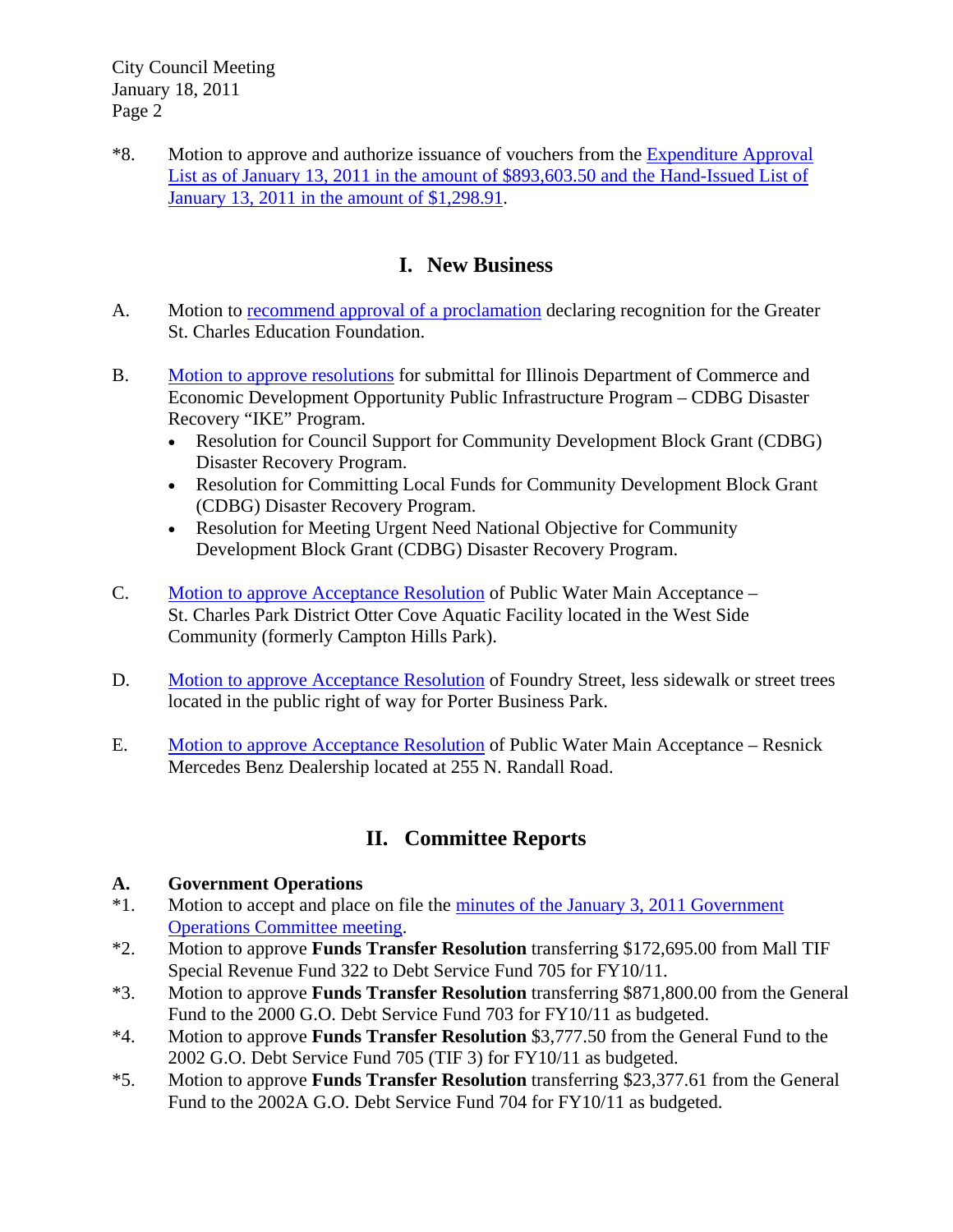City Council Meeting January 18, 2011 Page 3

- \*6. Motion to approve **Funds Transfer Resolution** transferring \$78,939.00 from the General Fund to the 2003 G.O. Debt Service Fund 710 for FY10/11 as budgeted.
- \*7. Motion to approve **Funds Transfer Resolution** transferring \$196,261.01 from the TIF 5 Special Revenue Fund 306 to the 2003 G.O. Debt Service Fund 710 for FY10/11 as budgeted.
- \*8. Motion to approve **Funds Transfer Resolution** transferring \$373,615.00 from the General Fund to the 2004 G.O. Debt Service Fund 719 (Century Station/PD Renovations) for FY 10/11 as budgeted.
- \*9. Motion to approve **Funds Transfer Resolution** transferring \$448,743.46 from the General Fund to the 2005A G.O. Debt Service Fund 718 (Public Works Garage) for FY10/11 as budgeted.
- \*10. Motion to approve **Funds Transfer Resolution** transferring \$280,150.88 from the Electric Fund to the 2005A G.O. Debt Service Fund 718 (Public Works Garage) for FY10/11 as budgeted.
- \*11. Motion to approve **Funds Transfer Resolution** transferring \$94,990.22 from the Water Fund to the 2005A G.O. Debt Service Fund 718 (Public Works Garage) for FY10/11 as budgeted.
- \*12. Motion to approve **Funds Transfer Resolution** transferring \$180,240.44 from the Sewer Fund to the 2005A G.O. Debt Service Fund 718 (Public Works Garage) for FY10/11 as budgeted.
- \*13. Motion to approve **Funds Transfer Resolution** transferring \$197,500.00 from the First Street TIF Special Revenue Fund 305 to First Street TIF Debt Service Fund 713 (2006 GO) for FY10/11.
- \*14. Motion to approve **Funds Transfer Resolution** transferring \$87,867.50 from the First Street TIF Special Revenue Fund 305 to First Street TIF Debt Service Fund 713 (2007A GO) for FY10/11.
- \*15. Motion to approve **Funds Transfer Resolution** transferring \$70,600.00 from First Street TIF Special Revenue Fund 305 to First Street TIF Debt Service Fund 713 (2007C GO) for FY10/11.
- \*16. Motion to approve **Funds Transfer Resolution** transferring \$213,718.75 from First Street TIF Special Revenue Fund 305 to First Street TIF Debt Service Fund 713 (2008A GO) for FY 10/11.
- \*17. Motion to approve **Funds Transfer Resolution** transferring \$917,192.20 from the General Fund to the 2009 Refunding G.O. Debt Service Fund 722 for FY10/11 as budgeted.
- \*18. Motion to approve **Funds Transfer Resolution** transferring \$830,366.03 from Corporate Fund 100 restricted cash to Red Gate Bridge Fund 501 for FY10/11.
- \*19. Motion to approve **Funds Transfer Resolution** transferring \$21,127.30 from Corporate Fund 100 restricted cash to Riverwall Project Fund 511 for FY10/11.
- \*20. Motion to approve **Funds Transfer Resolution** transferring \$270,646.25 from Baker TIF Special Revenue Fund 304 to Baker TIF Debt Service Fund 706 for FY10/11.
- \*21. Motion to approve **Funds Transfer Resolution** transferring \$299,968.75 from Moline TIF Special Revenue Fund 320 to Moline TIF Debt Service Fund 709 from FY10/11.
- \*22. Motion to approve a 3-year Enterprise Agreement with CDW-G and Microsoft under the State of Illinois Licensing Program for a total cost of \$119,946.75.